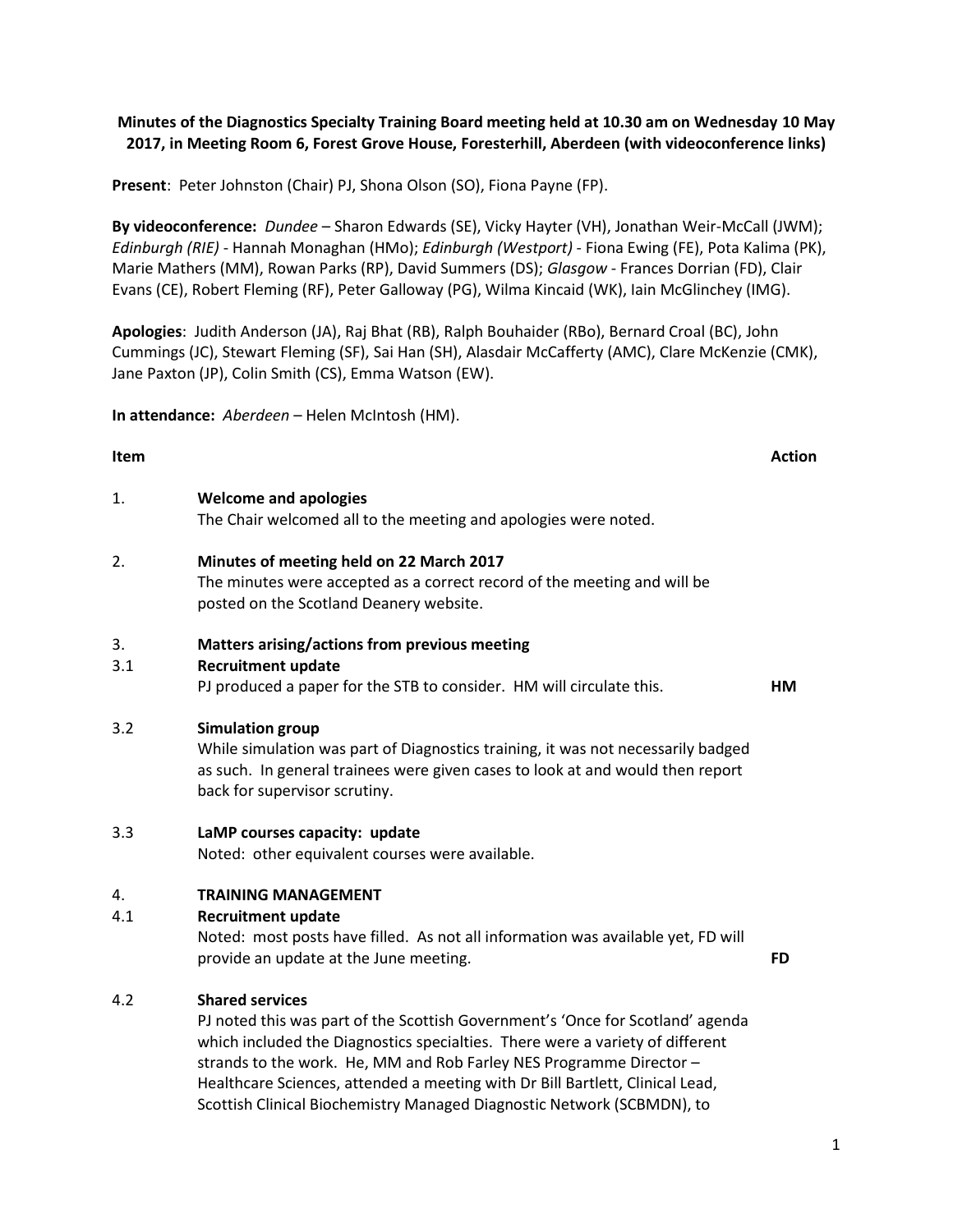discuss training medical staff in laboratory disciplines. This had been a good meeting and Dr Bartlett will write a document for the Scottish Government on the way forward, including education and training and resources for all staff and highlighting cost utility rather than cost saving. His view was that there would be no consolidation or curtailment of service and instead they would be able to provide better cover for each other. He has asked PJ and Rob Farley to write a section for the document which they will do after receiving confirmation **PJ** of the area they were to address.

## 4.3 **ARCP process**

PJ noted information received. This was to clarify the process and ensure consistency across regions.

The STB had agreed Histopathology's participation in a national ARCP pilot. A proportion of trainees will be selected from each programme and reviewed centrally. There will be no detriment to any participating trainee. MM confirmed a provisional timetable has been arranged. She and her TPD colleagues were still to discuss how selection participants for the national process. Paperwork would be reviewed locally and trainees should not be reviewed locally as well as nationally unless an issue was identified at which point this would be submitted for externality. She did not believe it was necessary to inform trainees they were part of the sampling group; however, she will discuss this will TPD colleagues and reach agreement. She agreed that trainees would be informed in advance where panels will be held. The ARCP decision would be made on the day of the portfolio review. She confirmed they had deliberately set North ARCP dates before the date of the national process. The pilot will be reviewed.

#### 4.4 **Interventional Radiology (IR) update**

A taskforce meeting led by RB was held in November to identify where IR capacity was under-utilised, how to use it more effectively and produce an action plan. Filling IR posts was a national problem and centres that previously filled were struggling to recruit. WK confirmed they have struggled to fill their 3 posts – one was converted to the general pool for this year and the other 2 have not filled. She noted that no trainees from outside Scotland have applied for posts in the last 2 years. RF considered the lack of exposure to IR at ST1/2 – and he particularly noted the limited access in the West – was due to senior trainees taking up training time. DS felt this has been the result of separating IR training whereas previously people did some IR as part of their programme. SO noted discussion at the recent College meeting around giving trainees earlier IR exposure eg placements in 2<sup>nd</sup> year.

PJ will ask RB to provide an update for the next meeting. **PJ, RB**

#### 4.5 **TPD in Virology**

WK reported that a late application for the post had been received and the interview will take place on 15 May. She will confirm the outcome once known. **WK**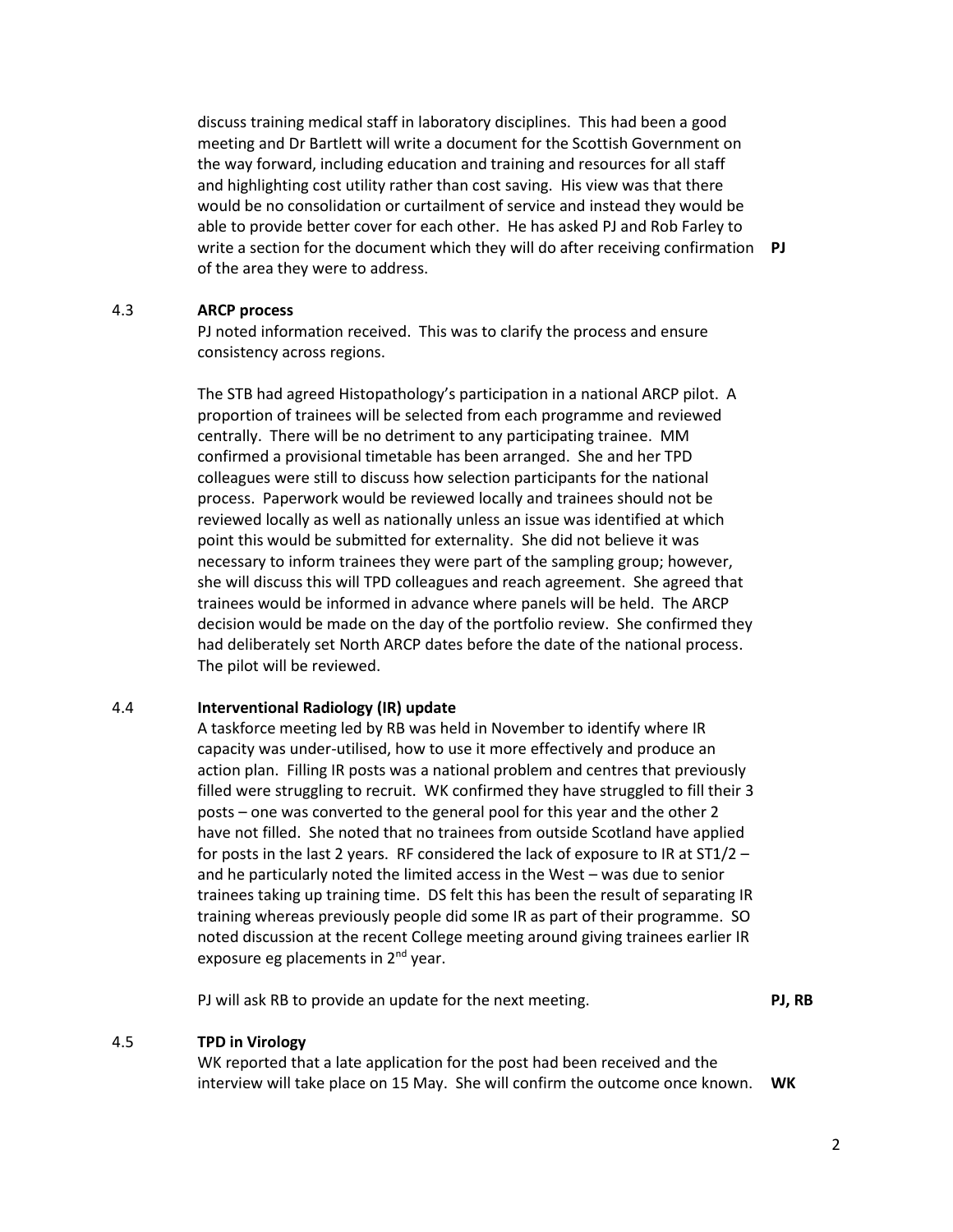## 4.6 **GMC approval of training sites**

FD asked STB members to ensure that all training sites were GMC approved.

#### **PROFESSIONAL DEVELOPMENT**

No items were discussed.

## 5. **QUALITY**

## 5.1 **Quality Update**

FE highlighted:

- visit to GRI Radiology: a few requirements were recorded including voice activated dictation and access to workstations. This was being managed but will be an issue next year.
- email received from Quality Managers noting the fall off in NTS completion rates and seeking ways to improve this for next year given that completion is mandatory. HMo noted this year's survey was kept open for an extra week to encourage responses. Feedback suggested that trainees might be suffering from research fatigue and she felt the timing of the STS could be altered so that it do not clash with the NTS. MM reported that TPDs also felt the burden of reminding trainees to complete surveys.

## **FACULTY DEVELOPMENT**

No items were discussed.

## 6. **STRATEGIC PLANNING AND DIRECTORATE SUPPORT**

## 6.1 **Forest Grove House**

Noted: staff have moved into the newly refurbished office.

## 7. **Draft proposals for NES Equality Outcomes, 2017 – 2021**

The document was re-circulated to the group and PJ noted specific information relevant for addressing by the STB and highlighted the need for increased awareness of outcomes and behaviours. There were 2 strands to consider – statutory requirements and the spirit of the legislation and there were a range of ways this could be done. NES was part of a pilot on Differential Attainment and HMo noted Professor McLellan's presentation on the work to the recent TIQME meeting. The GMC was very interested in this area and Colleges were required to produce a breakdown of E & D information relating to examinations and selection and recruitment.

## 8. **Update reports**

# 8.1 **Lead Dean/Director**

Noted:

- GMC survey to ensure a good response rate.
- GMC visit no Diagnostics specialties involved.
- ARCP process.
- 'Once for Scotland' employment of trainees. NHS Grampian GPSTs in Aberdeen will be involved in the pilot.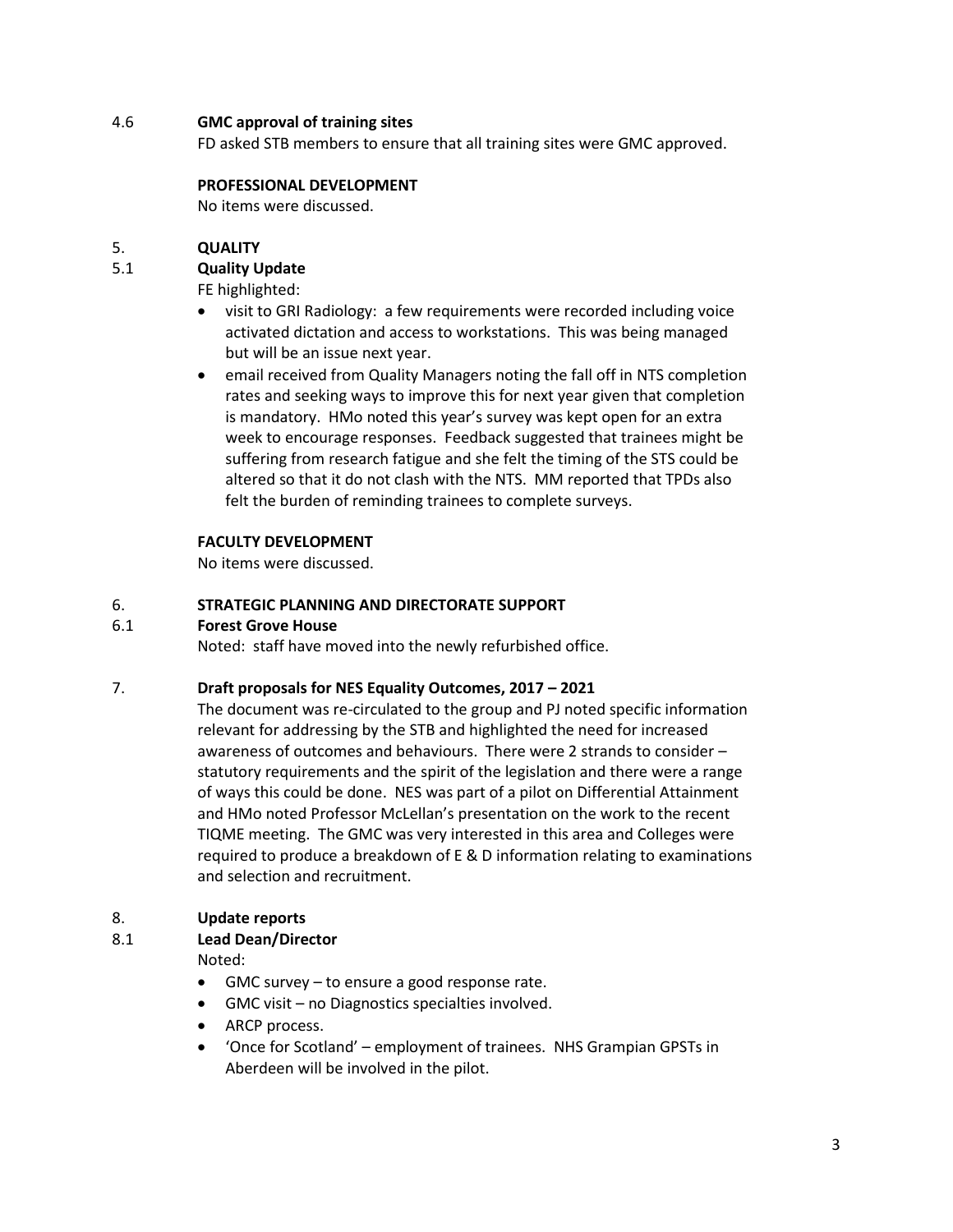- 8.2 **Histopathology**
- 8.3 **Diagnostic neuropathology**
- 8.4 **Paediatric Pathology**

No updates were received.

## 8.5 **Forensic Histopathology**

PJ noted the specialty was working to address the outcomes of the visit. NHS Grampian has been tasked with this and the University has been asked to take this forward as it is a University run programme.

## 8.6 **Radiology**

All posts have filled. Noted discussion of Nuclear Medicine and IR at recent College Head of Training meeting.

## 8.7 **Medical Microbiology**

## 8.8 **Combined Infection Training**

PK noted concern regarding the UK national difficulty in filling posts and how to attract applicants.

PJ considered entrance qualifications restricted entry to some specialties eg CIT which requires MRCP but if trainees have experience of other infection disciplines it was not clear why this requirement was made. He felt there should be a widening of access and the GMC document reviewing flexibility in PG Medical Training was looking at this and particularly at shared qualities/skills. He will highlight the issue in his update for MDET on 22 May. **PJ**

#### 8.9 **Virology**

No update was received.

#### 8.10 **Chemical Pathology and Metabolic Medicine**

- 8.11 **Nuclear Medicine**
- 8.12 **Trainees Issues**

## 8.13 **Academic issues**

Noted: appointment to SCREDS post in Histopathology in West. PK further noted they had filled an ECAT Fellowship post in Edinburgh – this was equivalent to a SCREDS post.

#### 8.14 **Service issues**

No update was received.

## 8.15 **DME**

WK reported she has discussed trainee access to microscopes and space requirements with the local DME who will take this forward.

#### 8.16 **Lay representative**

No update was received.